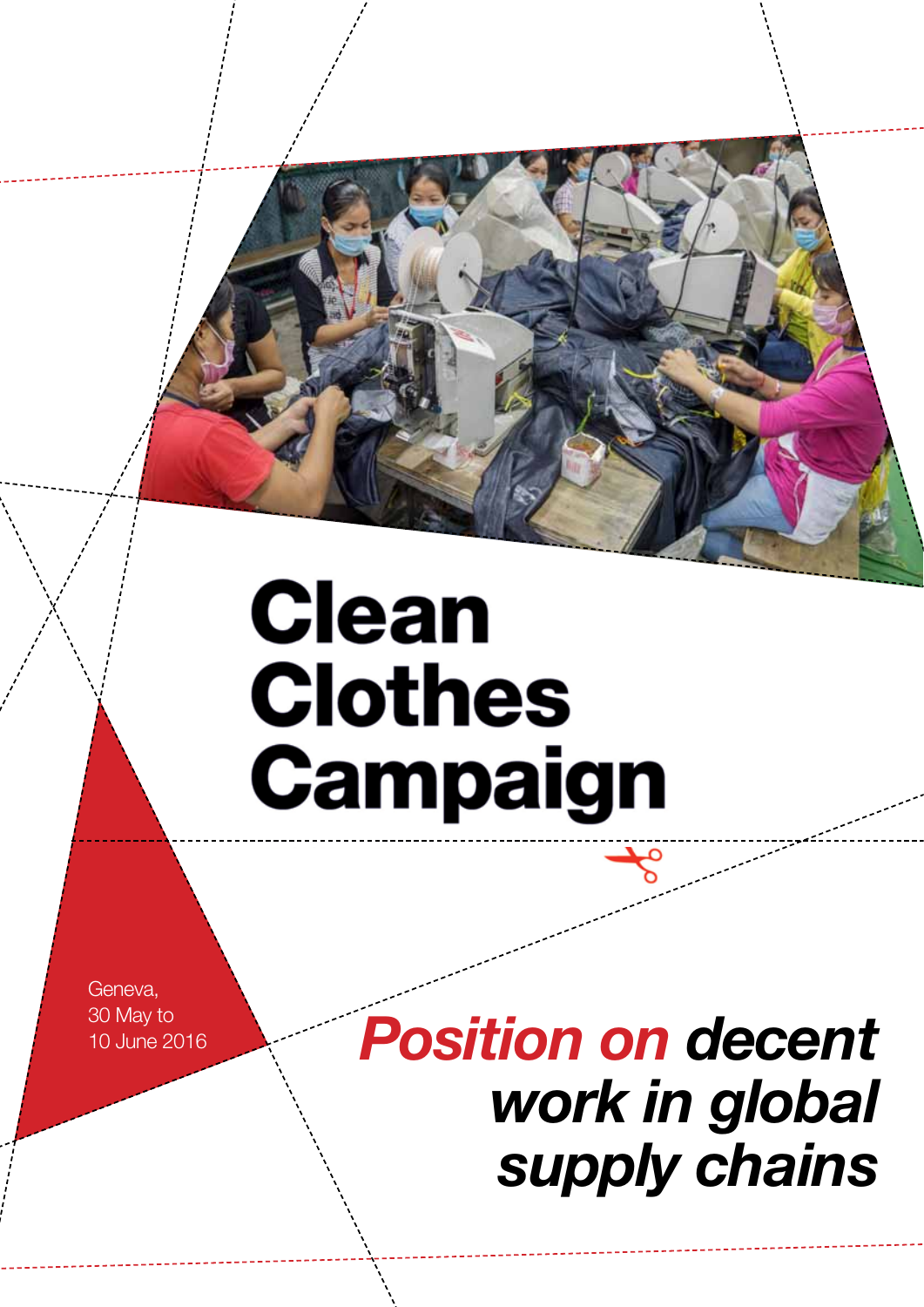## Introduction

✁

The Clean Clothes Campaign (CCC) is a global network of approximately 250 NGOs and trade unions. CCC has over 25 years' experience in exposing labour rights violations in garment supply chains, as well as in action to provide remedy and prevent future violations in these same global garment supply chains.

CCC been involved in research and in nearly 400 cases where mostly women workers reported violations, ranging from wage theft and dismissal of union leaders to thousands of injured and dead workers following failure to comply with basic fire and building safety provisions. At the occasion of the 105th Session of the International Labour Conference, Clean Clothes Campaign emphasizes the need of an institutional framework for remedy and prevention that can be scaled up and an enforcement framework.

Colophon Layout: Gevaert Graphics Photo: Bas de Meijer

Published by Clean Clothes Campaign P.O.BOX 11584 • 1001 GN Amsterdam • The Netherlands Tel +32 20 412 2785 Email info@cleanclothes.org • www.cleanclothes.org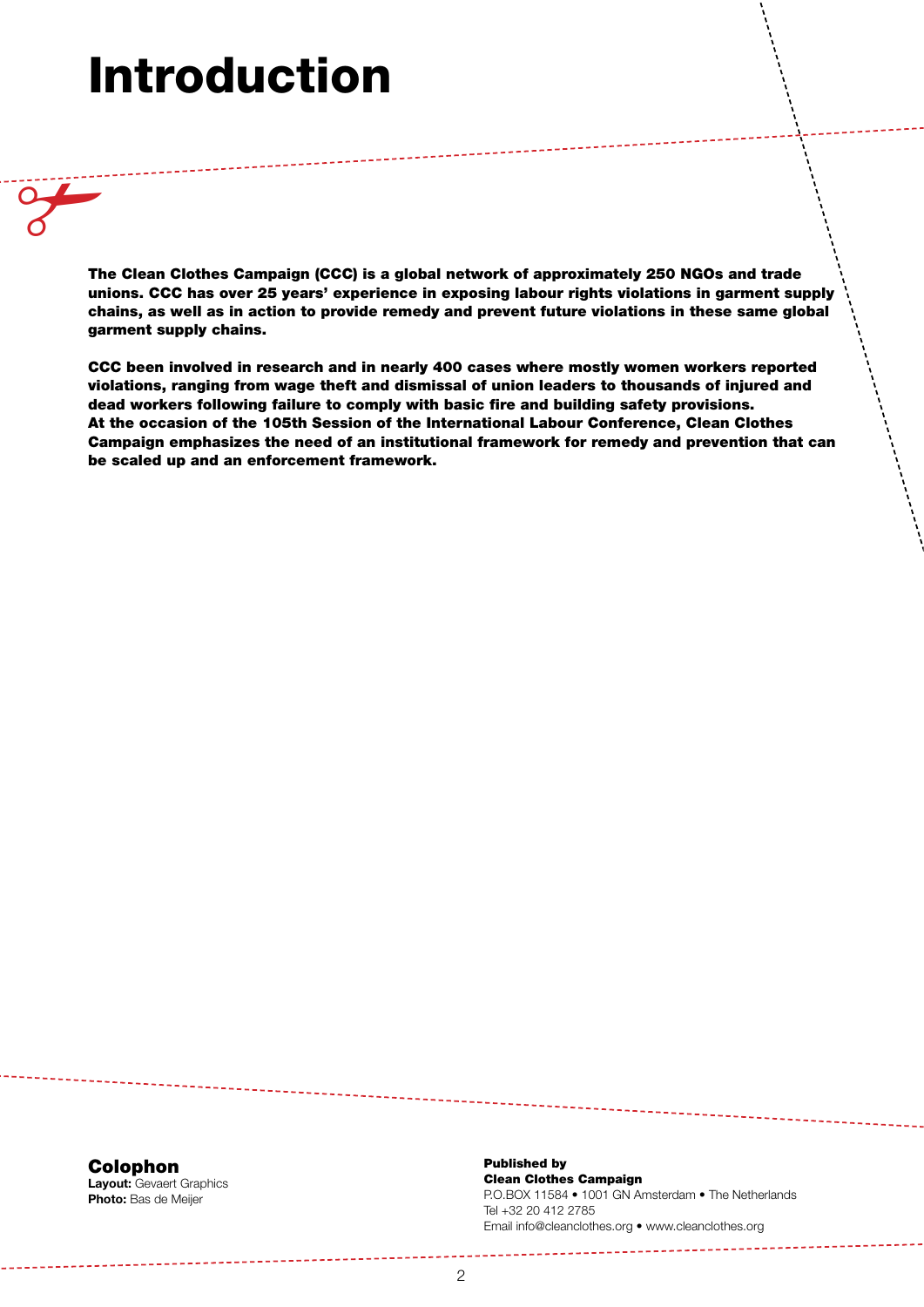### $\frac{1}{\sqrt{2}}$ Clean Clothes Campaign Position on decent work in global supply chains

#### PROBLEMS TODAY

The biggest problems today are:

- firstly the lack of an institutional framework that enables cross-border negotiations between local and global trade unions and GSC companies and governments to develop effective remedy and prevention programs that can be scaled up, and
- secondly the lack of an enforcement framework that can ensure those programs will be implemented and sustained.

#### Lack of an institutional **FRAMEWORK**

Regarding the first problem: Sometimes, most recently in the case of the Bangladesh Accord, there are events that are of such a magnitude that they trigger enough reaction for an institutional response.

This type of response however does not have a multiplier effect. In the case of the Accord, after three years there has been no comparable work undertaken for fire and building safety in say India, Pakistan or elsewhere in South Asia, even though there is sufficient evidence of large scale fire and building safety violations in the region to warrant immediate action.

#### Moreover, there also is no genuine knock-on effect on other issues. It translates mainly into in-

creased dialogue and some higher transparency. And Signatory brands of the Accord still rely on the same pre-Rana model of faulty auditing. It does not compel brands, employers and governments to take the kind of collective action that is needed for example to increase wages so workers can move above the national poverty lines.

Ask each party individually why this is not happening and the answer is the same: the other parties need to move simultaneously, and/or the other parties need to do more.

It is demonstrably not sufficient to just bring supply

chain actors together in a dialogue framework and rely on their collective ability to take action. The compensation efforts post-Rana for instance led to over 2 years of fighting over who should foot the bill – even where

all parties had reached agreement relatively easily about how much compensation each victim should receive; the determination of how the costs should be divided up between brands, employer and government and who

It is demonstrably not sufficient to just bring supply chain actors together in a dialogue framework and rely on their collective ability to TAKE ACTION.

could or should decide this was a massive challenge. Those that state there is no governance gap clearly never tried to compensate financially any survivors from industrial disasters across a supply chain: the parties in question including the governments and employers are all on record stating the issue isn't whether or not there is a law, but they don't believe it is their responsibility to cover the costs associated with implementing it precisely because they are in supply chain context. It is Clean Clothes Campaign's firm belief, based on over 25 years of experience, that a global instrument is needed that is binding upon the parties to unlock the prisoners dilemma they find themselves in. In a crossborder supply chain context as the ILC is discussing, there are multiple companies involved buying from the same supplier, and multiple suppliers working for the same buyer, and at least two governments. That needs the kind of collaboration and transparency among the industry partners that can only be overcome through third party involvement, which is usually when we come knocking at the door of the ILO.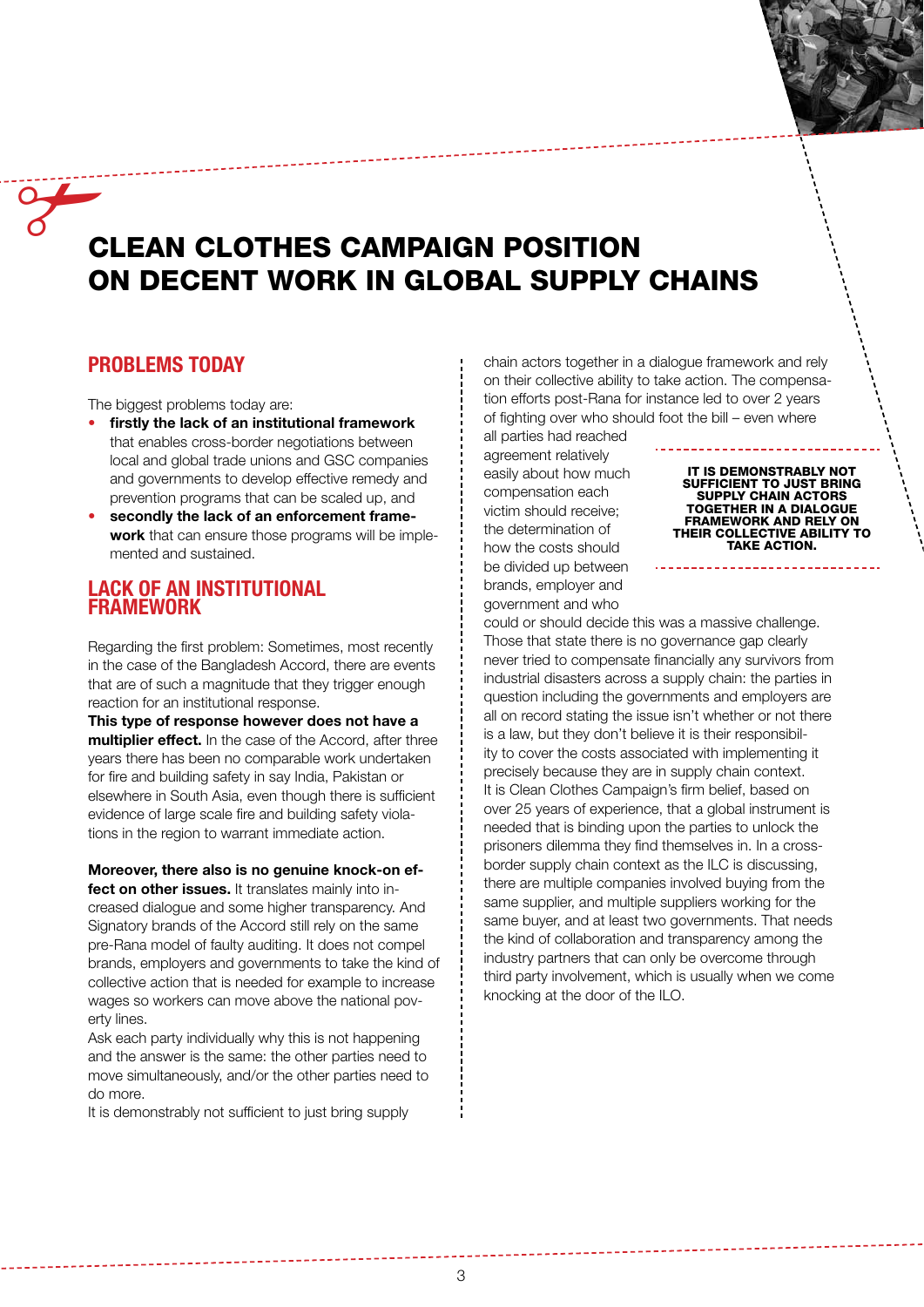#### Lack of an enforcement **FRAMEWORK**

✁

Then there is the second big problem: the lack of an enforcement framework. CCC is a witness signatory to the Accord, and also has been closely involved either as board member or through flagship projects in all the major voluntary initiatives in the garment supply chain over the past decades.

If there is a program agreed and brands promise publicly that all their workplaces will have safe emergency exits in the case of a fire, then that should be delivered upon. Those programs and promises have been in place since the late nineties for all of the major signatories of the Accord. It is only now that there is a legally binding agreement, combined with strong transparency provisions and board level union and NGO involvement, that we have a program massive enough and solid enough to deliver on those promises. The fact that the Accord is a contract that has been negotiated and is binding on the parties creates accountability and predictability, and a sanction in case of violations of the terms. GSC companies sign contracts that are binding under law every day. They continue to refuse to do it for labour rights unless there is a major scandal.

#### CALL ON THE ILC

Without a global level treaty or other binding instrument there is no replication. Without an enforcement framework there will be no implementation. We therefore call on the ILC to use this Conference to concretely discuss and initiate:

the establishment of an institutional framework that enables cross-border negotiations and develop effective remedy and prevention programs without waiting for a scandal that triggers them, and with the ability to scale up

and the establishment of an enforcement framework that can ensure those

programs will be legally binding and therefore can be implemented and sustained.

Without a global level treaty or other binding instrument there is no replication. Without an enforcement framework there will be no implementation.